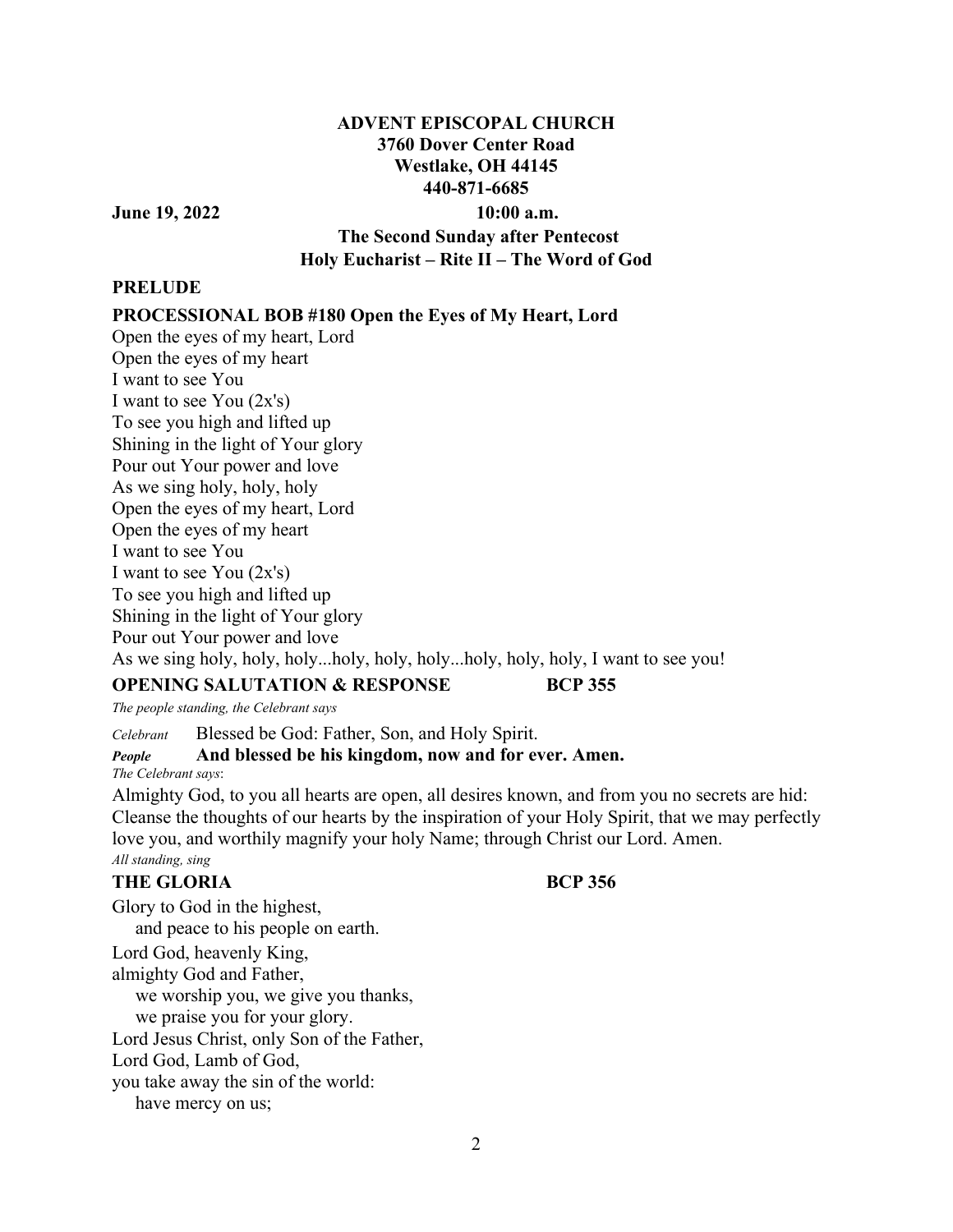you are seated at the right hand of the Father: receive our prayer. For you alone are the Holy One, you alone are the Lord, you alone are the Most High, Jesus Christ, with the Holy Spirit, in the glory of God the Father. Amen

*The Celebrant says to the people* 

 The Lord be with you. *People And also with you*. *Celebrant* Let us pray.

## THE COLLECT OF THE DAY **BCP 230**

O Lord, make us have perpetual love and reverence for your holy Name, for you never fail to help and govern those whom you have set upon the sue foundation of your loving-kindness; through Jesus Christ our Lord, who lives and reigns with you and the Holy Spirit, one God, for ever and ever. *Amen.*

*The people sit* 

| <b>READING</b> | Zechariah 12:8-10                                                                                                                                        | Pew Bible 997  |
|----------------|----------------------------------------------------------------------------------------------------------------------------------------------------------|----------------|
| Reader         | The Word of the Lord.                                                                                                                                    |                |
| People         | <b>Thanks be to God.</b>                                                                                                                                 |                |
| <b>PSALM</b>   | $63:1-8$                                                                                                                                                 | <b>BCP 670</b> |
|                | O God, you are my God, eagerly I seek you;*<br>my soul thirsts for you, my flesh faints for you,<br>as in a barren and dry land where there is no water, |                |
|                | <sup>2</sup> Therefore I have gazed upon you in your holy place, $*$<br>that I might behold your power and your glory.                                   |                |
|                | <sup>3</sup> For your loving-kindness is better than life itself;*<br>my lips shall give you praise.                                                     |                |
|                | $\pi$ So will I bless you as long as I live                                                                                                              |                |

- So will I bless you as long as I live\* and lift up my hands in your Name.
- <sup>5</sup> My soul is content, as with marrow and fatness,\* and my mouth praises you with joyful lips,
- <sup>6</sup> When I remember you upon my bed,\* and meditate on you in the night watches.
- $7$  For you have been my helper, $*$ and under the shadow of your wings I will rejoice.
- <sup>8</sup> My soul clings to you;\*
	- your right hand holds me fast.

## **Psalm Response (sing)**

*Glory be to the Father, and to the Son, and to the Holy Ghost, as it was in the beginning, is now, and ever shall be, world without end. Amen. Amen.* 

| READING | Galatians 3:23-29 | Pew Bible 1220 |  |
|---------|-------------------|----------------|--|
|         |                   |                |  |

Reader The Word of the Lord.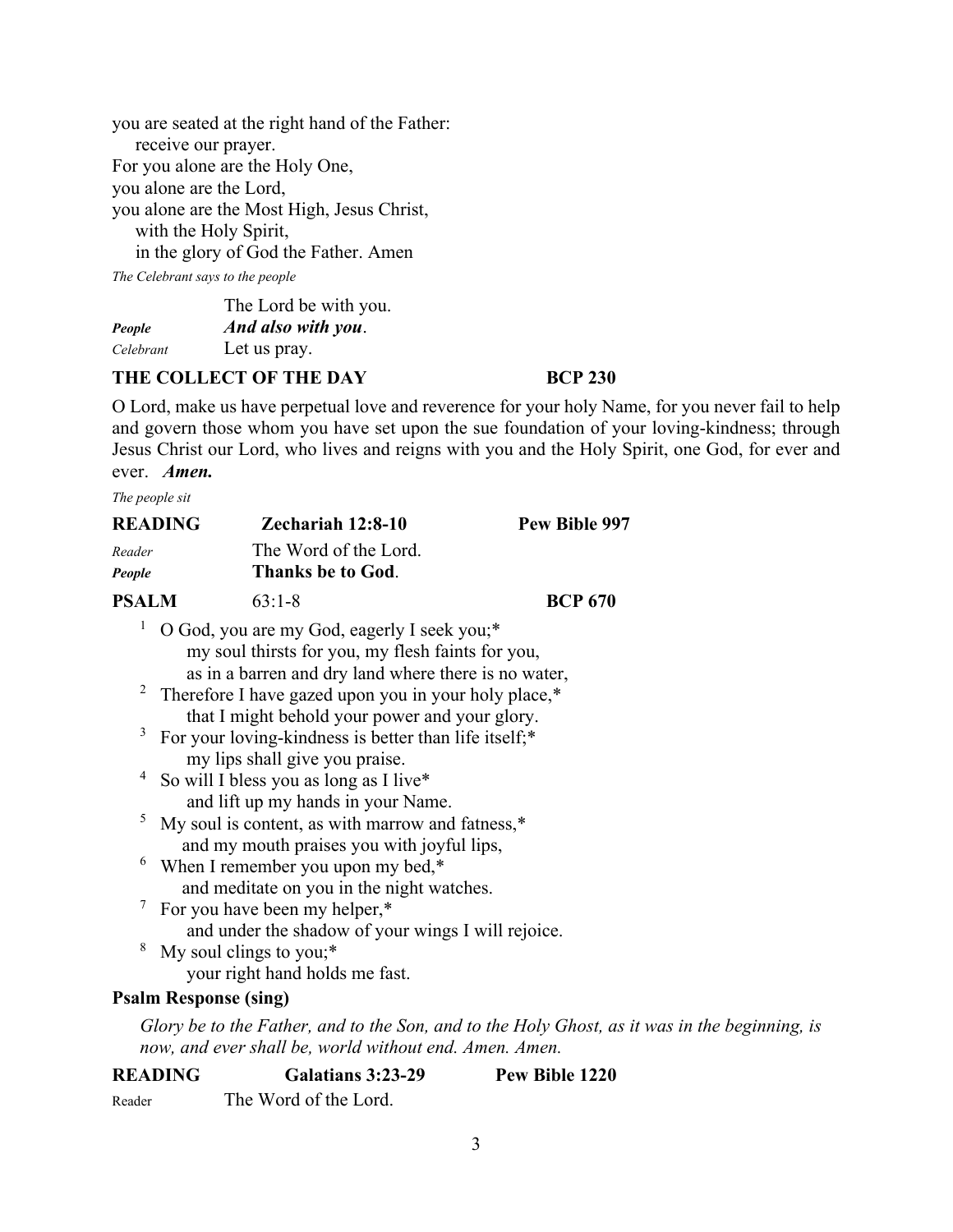## *People* **Thanks be to God.**

**GOSPEL PROCESSION** 

## **Be Thou My Vision (Verse 1)**

Be thou my vision, O Lord of my heart; All else be nought to me, save that thou art Thou my best thought, by day or by night. Waking or sleeping, thy presence my light.

*Celebrant* The Holy Gospel of our Lord Jesus Christ according to Luke.

*People* **Glory to you, Lord Christ.**

**THE HOLY GOSPEL Luke 9:18-24 Pew Bible 1084** 

*Celebrant* The Gospel of the Lord. *People* **Praise to you, Lord Christ.** 

## **Be Thou My Vision (Verse 2)**

Be thou my wisdom, and thou my true word; I ever with thee and thou with me, Lord; Thou my great Father; thine own may I be; Thou in me dwelling, and I one with thee.

# **SERMON Pastor Paul Laursen**

## **NICENE CREED (all standing**) **BCP 358**

We believe in one God, the Father, the Almighty, maker of heaven and earth, of all that is, seen and unseen. We believe in one Lord, Jesus Christ, the only Son of God, eternally begotten of the Father, God from God, Light from Light, true God from true God, begotten, not made, of one Being with the Father. Through him all things were made. For us and for our salvation he came down from heaven: by the power of the Holy Spirit he became incarnate from the Virgin Mary, and was made man. For our sake he was crucified under Pontius Pilate; he suffered death and was buried. On the third day he rose again in accordance with the Scriptures; he ascended into heaven and is seated at the right hand of the Father.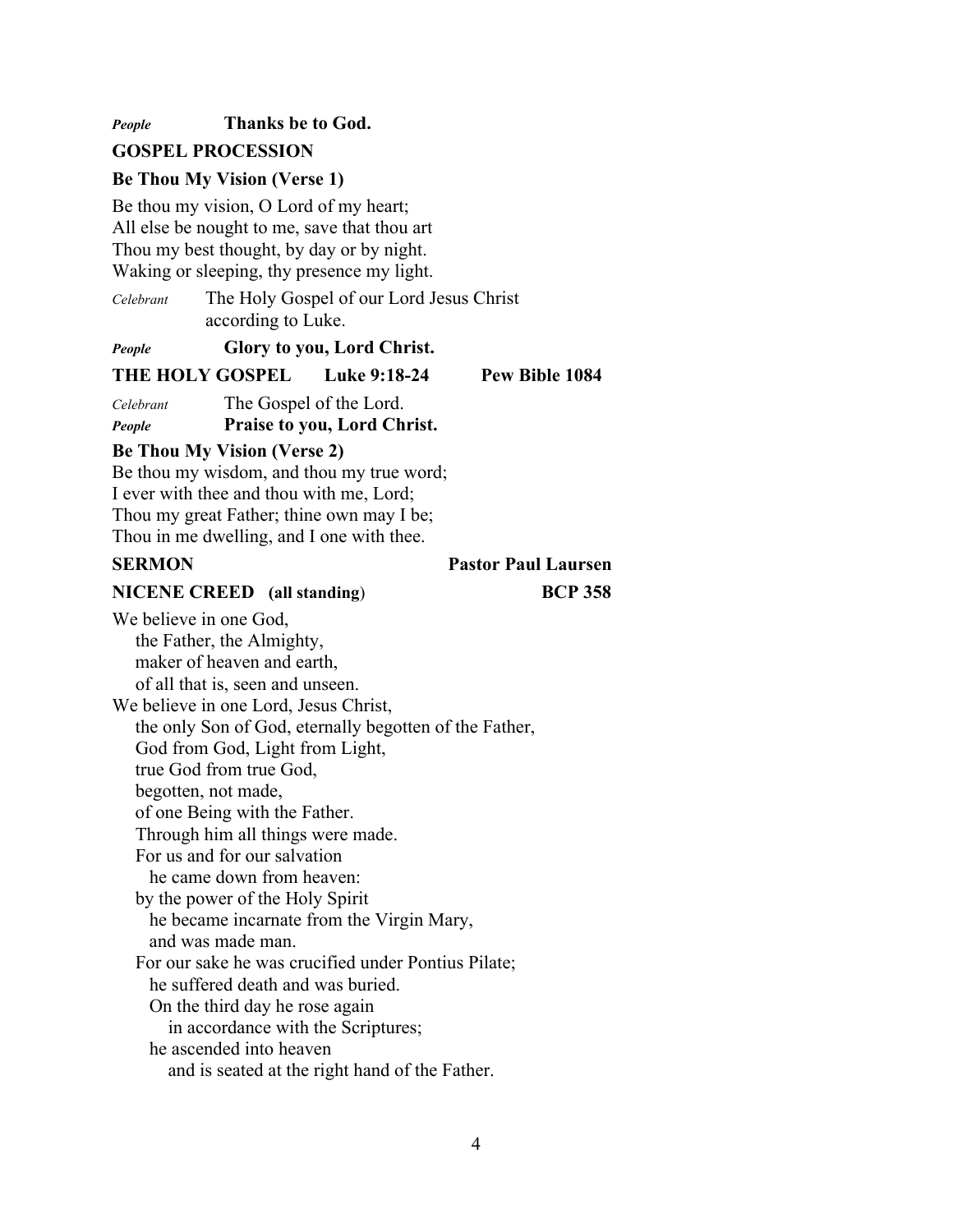He will come again in glory to judge the living and the dead, and his kingdom will have no end.

We believe in the Holy Spirit, the Lord, the giver of life,

who proceeds from the Father and the Son.

With the Father and the Son he is worshiped and glorified.

He has spoken through the Prophets.

We believe in one holy catholic and apostolic Church.

We acknowledge one baptism for the forgiveness of sins.

We look for the resurrection of the dead,

and the life of the world to come. Amen.

# **PRAYERS OF THE PEOPLE BCP 389, Form 5**

## *Leader*

In peace, let us pray to the Lord, saying, "Lord, have mercy".

For the holy Church of God, that it may be filled with truth and love, and be found without fault at the day of your coming, we pray to you, O Lord.

# *Lord, have mercy.*

For Archbishop Welby; our Presiding Bishop Curry; our own Bishop, Hollingsworth; for all bishops and other ministers, and for all the holy people of God, we pray to you, O Lord.

# *Lord, have mercy.*

For all who fear God and believe in you, Lord Christ, that our divisions may cease, and that all may be one as you and the Father are one, we pray to you, O Lord.

# *Lord, have mercy.*

For the mission of the Church, that in faithful witness it may preach the Gospel to the ends of the earth, we pray to you, O Lord.

# *Lord, have mercy*

For the peace of the world, that a spirit of respect and forbearance may grow among nations and peoples, we pray to you, O Lord.

# *Lord, have mercy.*

For those in positions of public trust, that they may serve justice, and promote the dignity and freedom of every person, we pray to you, O Lord.

# *Lord, have mercy*

For the poor, the persecuted, the sick, and all who suffer; for refugees, prisoners, and all who are in danger; that they may be relieved and protected, we pray to you, O Lord.

# *Lord, have mercy*

For this congregation(for those who are present, and for those who are absent), that we may be delivered from hardness of heart, and show forth your glory in all that we do, we pray to you, O Lord.

# *Lord, have mercy*

For all who have commended themselves to our prayers; for our families, friends, and neighbors; that being freed from anxiety, they may live in joy, peace, and health, we pray to you, O Lord.

## *Lord, have mercy*

For all who have died in the communion of your Church, and those whose faith is known to you alone, that, with all the saints, they may have rest in that place where there is no pain or grief, but life eternal, we pray to you, O Lord.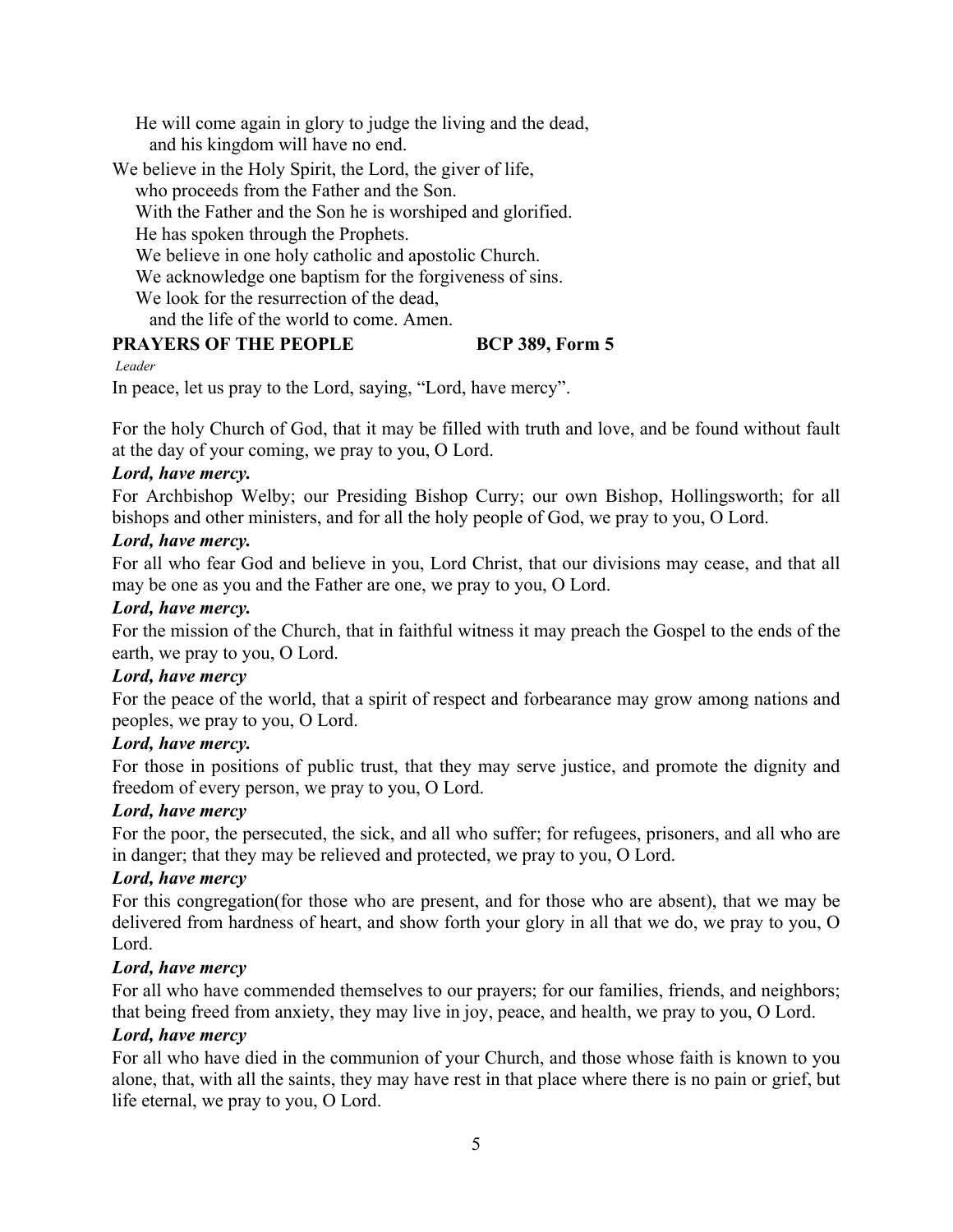# *Lord, have mercy*

Rejoicing in the fellowship of all the saints, let us commend ourselves, and one another, and all our life to Christ our God.

# *To you, O Lord our God.*

*Silence* 

*Our Father in heaven,* 

*We pray with open hearts and minds to know your will for us. Reveal to us the initiatives we should take:* 

*For nourishing ourselves with your Word; for supporting each other in Christian fellowship; for taking the Gospel to outside communities; and for loving and serving others in the power of your Spirit.* 

*We are grateful for the pastoral encouragement you have provided us in this season. We are grateful for our lay leadership in their shouldering of extra burdens. Lord, we ask that you lay bare the hearts of this congregation, and open each one of us to every new day. Open us to what you have for our future as a new church family in Christ. Amen.* 

O Lord, God of our fathers, your Advent people have stood steadfast in the truth of Your Word. We have strived to be the beacon of light in our corner of this world, guiding others to you. Our numbers now dwindle as we search for the means to stay on this path together. We stand before you crying out to you. We know this battle belongs to You Lord. We cannot do this ourselves. As we walk on the path you have set before us, we sing your praises and give you thanks Lord! We know that you will show us the way. Amen.

## **CONFESSION & ABSOLUTION BCP 360**

*Celebrant* Let us confess our sins against God and our neighbor.

*Celebrant and People*

Most merciful God,

we confess that we have sinned against you

in thought, word, and deed,

by what we have done,

and by what we have left undone.

We have not loved you with our whole heart;

we have not loved our neighbors as ourselves.

We are truly sorry and we humbly repent.

For the sake of your Son Jesus Christ,

have mercy on us and forgive us;

that we may delight in your will,

and walk in your ways,

to the glory of your Name. Amen*.*

## *Celebrant*

Almighty God have mercy on you, forgive you all your sins through our Lord Jesus Christ, strengthen you in all goodness, and by the power of the Holy Spirit keep you in eternal life. *Amen.*

# **THE PEACE**

*All stand. The Celebrant says to the people*

The peace of the Lord be always with you.

*People* **And also with you.**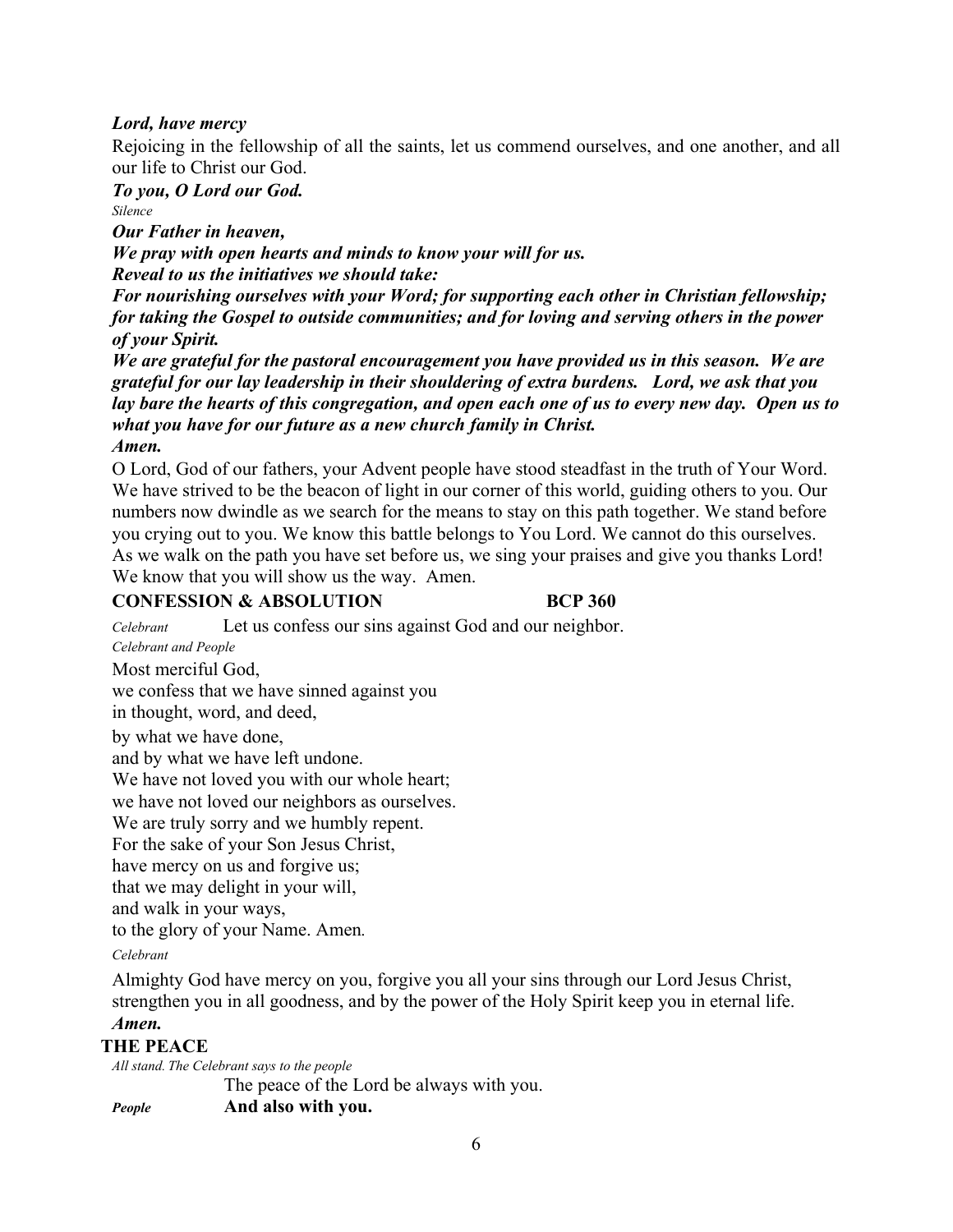*Then the Celebrant and People may greet one another in the name of the Lord.*

## **ANNOUNCEMENTS**

## **THE HOLY COMMUNION**

## **OFFERTORY**

*Celebrant*Walk in love, as Christ loved us and gave himself for us, an offering and sacrifice to God.

## **PRESENTATION OF ALMS & OBLATIONS**

## **PREPARATION OF ELEMENTS**

## **DOXOLOGY**

The people stand while the offerings are presented and placed on the Altar.

 *Praise God from whom all blessings flow Praise him all creatures here below Praise him above ye heavenly host Praise Father, Son and Holy Ghost. Amen.* 

## **THE GREAT THANKSGIVING**

Eucharistic Prayer A **BCP 361** 

*The people remain standing. The Celebrant says* 

|           | The Lord be with you.                      |
|-----------|--------------------------------------------|
| People    | And also with you.                         |
| Celebrant | Lift up your hearts.                       |
| People    | We lift them to the Lord.                  |
| Celebrant | Let us give thanks to the Lord our God.    |
| People    | It is right to give him thanks and praise. |

It is right, and a good and joyful thing, always and everywhere to give thanks to you, Father Almighty, Creator of heaven and earth.

Creator of the light and source of life, who hast made us in thine image, and called us to new life in Jesus Christ our Lord.

Therefore we praise you, joining our voices with Angels and Archangels and with all the company of heaven, who for ever sing this hymn to proclaim the glory of your Name:

*Celebrant and People* 

**The Sanctus (sing)** Holy, Holy, Holy Lord, God of power and might, Heaven and earth are full of your glory. *(2Xs)*  Hosanna, Hosanna in the highest. *(2Xs)*

*The people stand or kneel.* 

*Then the Celebrant continues* 

Holy and gracious Father: In your infinite love you made us for yourself; and, when we had fallen into sin and become subject to evil and death, you, in your mercy, sent Jesus Christ, your only and eternal Son, to share our human nature, to live and die as one of us, to reconcile us to you, the God and Father of all.

He stretched out his arms upon the cross, and offered himself, in obedience to your will, a perfect sacrifice for the whole world.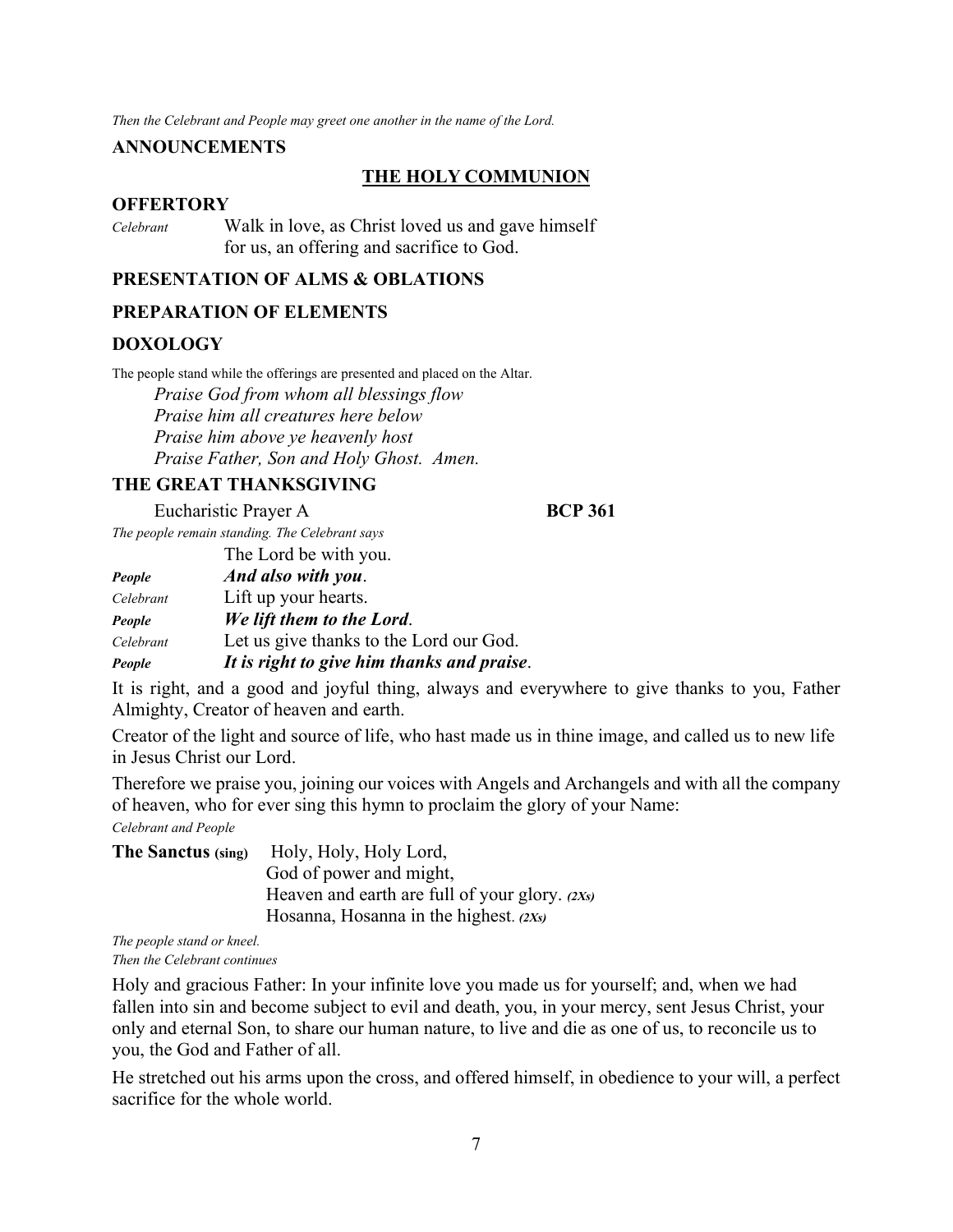On the night he was handed over to suffering and death, our Lord Jesus Christ took bread; and when he had given thanks to you, he broke it, and gave it to his disciples, and said, "Take, eat: This is my Body, which is given for you. Do this for the remembrance of me."

After supper he took the cup of wine; and when he had given thanks, he gave it to them, and said, "Drink this, all of you: This is my Blood of the new Covenant, which is shed for you and for many for the forgiveness of sins. Whenever you drink it, do this for the remembrance of me."

Therefore we proclaim the mystery of faith.

# **The Memorial Acclamation (Sing)**

# *Christ has died. Christ is risen. Christ will come again (2Xs)*

## *The Celebrant continues*

We celebrate the memorial of our redemption, O Father, in this sacrifice of praise and thanksgiving. Recalling his death, resurrection, and ascension, we offer you these gifts. Sanctify them by your Holy Spirit to be for your people the Body and Blood of your Son, the holy food and drink of new and unending life in him. Sanctify us also that we may faithfully receive this holy Sacrament, and serve you in unity, constancy, and peace; and at the last day bring us with all your saints into the joy of your eternal kingdom.

All this we ask through your Son Jesus Christ. By him, and with him, and in him, in the unity of the Holy Spirit all honor and glory is yours, Almighty Father, now and for ever.

## **The Great Amen (sing)** *Amen. Amen. Amen. (2Xs)*

*Celebrant And now, as our Savior Christ has taught us, we are bold to say,* 

*People and Celebrant*  Our Father, who art in heaven, hallowed be thy Name, thy kingdom come, thy will be done, on earth as it is in heaven. Give us this day our daily bread. And forgive us our trespasses, as we forgive those who trespass against us. And lead us not into temptation, but deliver us from evil. For thine is the kingdom, and the power, and the glory, for ever and ever. Amen.

## **THE BREAKING OF THE BREAD BCP 364**

*The Celebrant breaks the consecrated Bread*

*Celebrant* Alleluia. Christ our Passover is sacrificed for us; *People Therefore let us keep the feast. Alleluia*.

*Celebrant* The Gifts of God for the People of God.

Take them in remembrance that Christ died for you, and feed on him in your hearts by faith, with thanksgiving.

*\* All baptized Christians are welcome to receive communion.*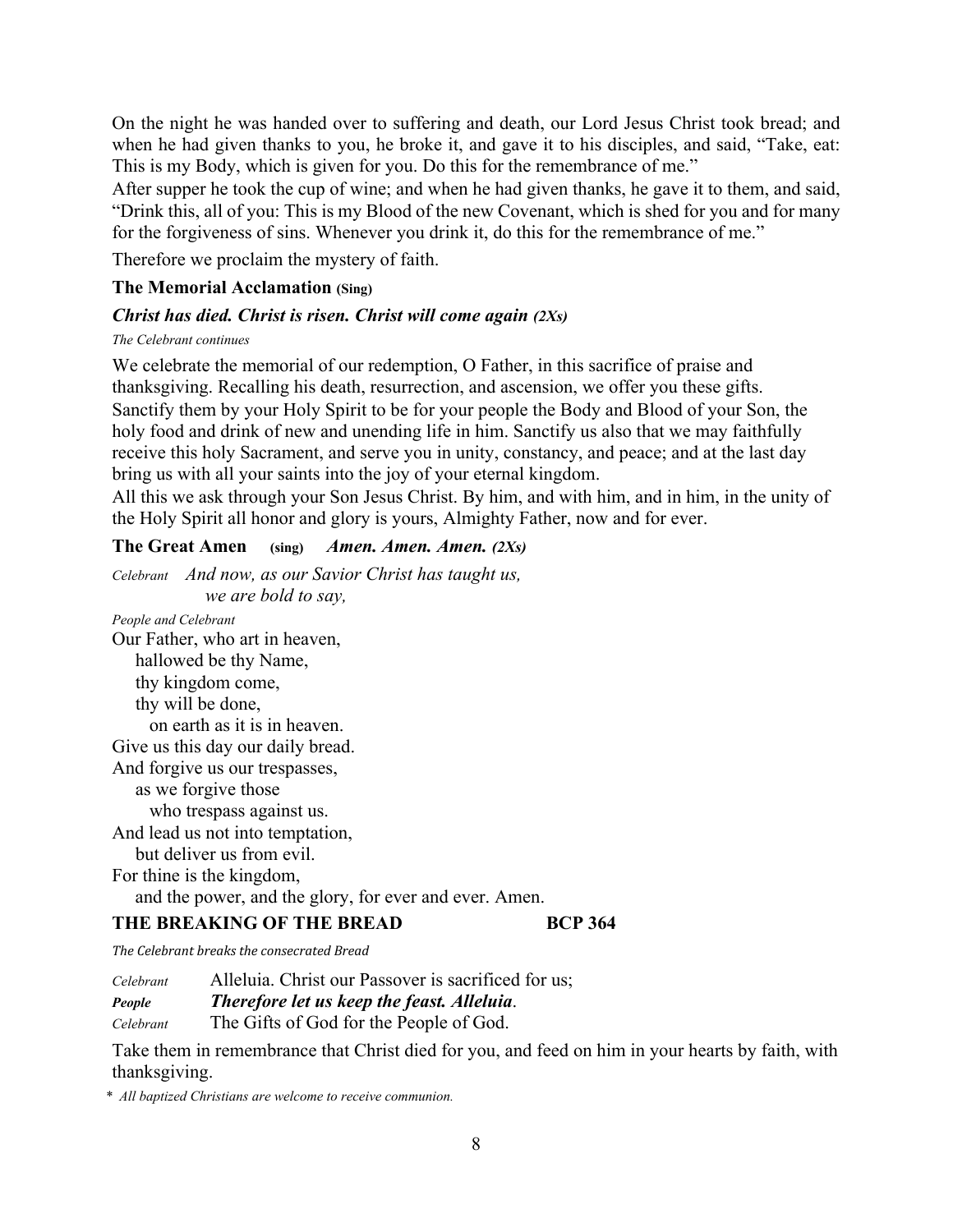*For those not yet baptized (or for baptized visitors who do not wish to receive the Sacrament), you may come to the altar rail and cross your arms; the priest will be happy to pray a prayer of blessings.\* Administration of Communion: - Please follow usher's directions to altar rail.* 

## **COMMUNION HYMNS**

## **Amazing Grace**

Amazing Grace how sweet the sound, That saved a wretch like me! I once was lost, but now am found; Was blind, but now I see. 'Twas grace that taught my heart to fear, And grace my fears relieved; How precious did that grace appear The hour I first believed! Through many dangers, toils and snares, I have already come; 'Tis grace hath brought me safe thus far, And grace will lead me home. The Lord has promised good to me, His Word my hope secures; He will my Shield and Portion be, As long as life endures When we've been there ten thousand years, Bright shining as the sun, We've no less days to sing God's praise Than when we'd first begun.

*The Celebrant says* Let us pray.

## **POST-COMMUNION PRAYER** *(said by all)* **BCP 365**

Eternal God, heavenly Father, you have graciously accepted us as living members of your Son our Savior, Jesus Christ, and you have fed us with spiritual food in the Sacrament of his Body and Blood. Send us now into the world in peace, and grant us strength and courage to love and serve you with gladness and singleness of heart; through Christ our Lord. Amen.

## **THE BLESSING**

## **RECESSIONAL How Great Thou Art**

O Lord my God, When I in awesome wonder, Consider all the worlds Thy Hands have made; I see the stars, I hear the rolling thunder, Thy power throughout the universe displayed. \*Refrain: Then sings my soul, My Saviour God, to Thee, How great Thou art, How great Thou art. Then sings my soul, My Saviour God, to Thee, How great Thou art, How great Thou art! When through the woods, and forest glades I wander,